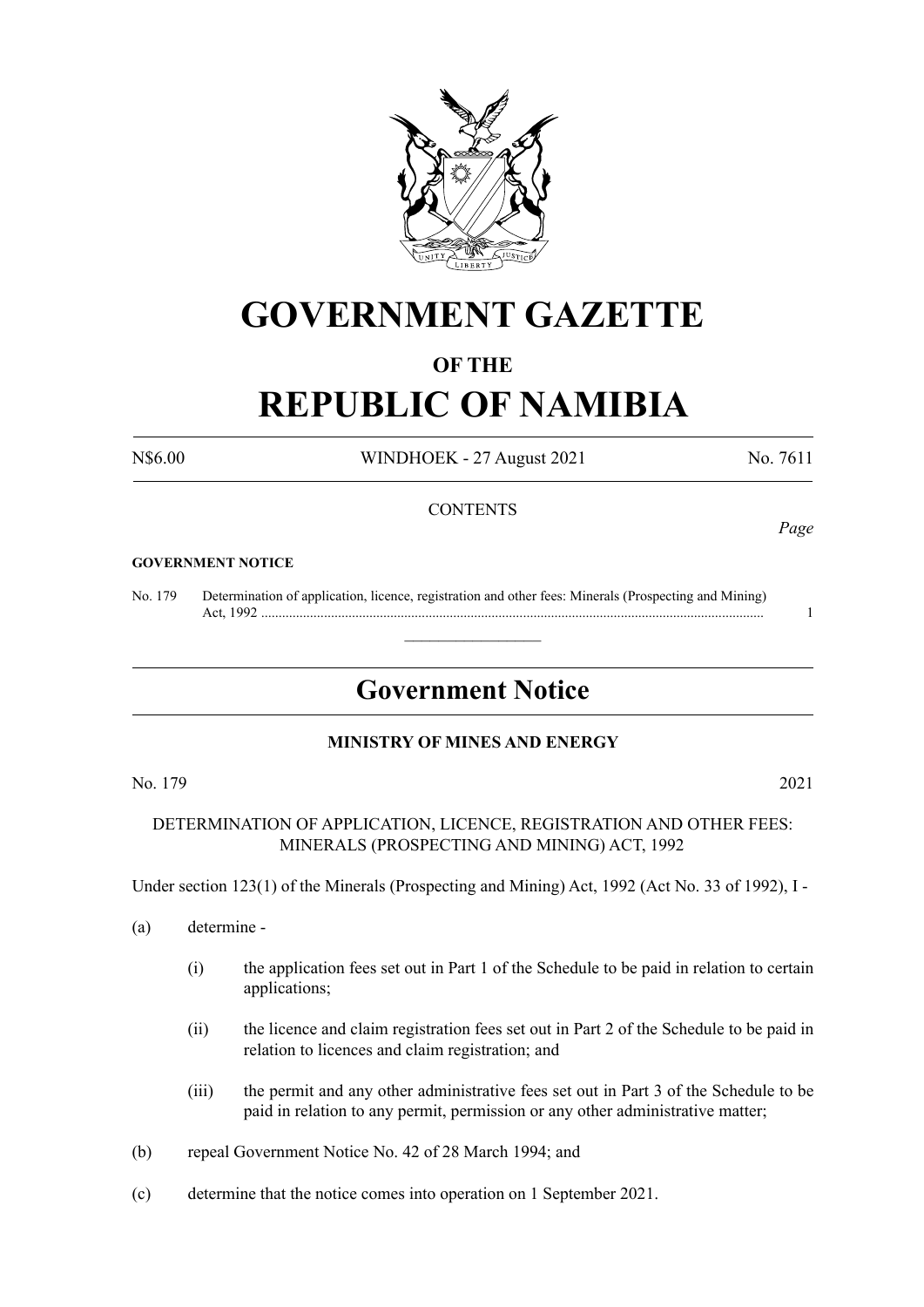# **T. ALWEENDO MINISTER OF MINES AND ENERGY** Windhoek, 19 August 2021

# **SCHEDULE**

| <b>SECTION</b><br><b>OF ACT</b>                     | <b>NATURE OF FEE /LICENCE/PERMIT TYPES</b>                                                                                                                                                                                                              | <b>AMOUNT</b><br><b>OF FEE</b> |  |
|-----------------------------------------------------|---------------------------------------------------------------------------------------------------------------------------------------------------------------------------------------------------------------------------------------------------------|--------------------------------|--|
|                                                     | <b>PART 1: APPLICATION FEES PAYABLE</b>                                                                                                                                                                                                                 |                                |  |
| 47(1), 39(1)                                        | Application for the approval of the Minister for the transfer of any mining<br>claim, or the grant, cession or assignment of an interest in any mining claim,<br>or for the joinder of any person as joint holder of any such claim or such<br>interest | N\$150                         |  |
| 47(1), 60                                           | Application for reconnaissance licence per quarter degree square                                                                                                                                                                                        | N\$1 200                       |  |
| 47(1), 59                                           | Application for exclusive reconnaissance licence per quarter degree square                                                                                                                                                                              | N\$2 500                       |  |
| 47(1), 33(1)                                        | Application for a mining claim registration                                                                                                                                                                                                             | N\$250                         |  |
| 47(1), 85                                           | Application for a mineral licence amendment                                                                                                                                                                                                             | N\$1 200                       |  |
| 47(1), 79                                           | Application for mineral deposit retention licence                                                                                                                                                                                                       | N\$25 000                      |  |
| 47(1), 91                                           | Application for a mining licence below N\$10 million gross revenue                                                                                                                                                                                      | N\$5 000                       |  |
| 47(1), 91                                           | Application for a mining licence of more than N\$10 million gross revenue                                                                                                                                                                               | N\$25 000                      |  |
| 47(1), 3                                            | Application for a mineral licence transfer                                                                                                                                                                                                              | N\$1 200                       |  |
| 47(1), 68                                           | Application in respect of an exclusive prospecting licence for 0ha - 20 000ha                                                                                                                                                                           | N\$10 000                      |  |
|                                                     | Application in respect of an exclusive prospecting licence for 20 001ha -<br>30 000ha                                                                                                                                                                   | N\$15 000                      |  |
|                                                     | Application in respect of an exclusive prospecting licence for 30 001ha -<br>40 000ha                                                                                                                                                                   | N\$20 000                      |  |
|                                                     | Application in respect of an exclusive prospecting licence for 40 001ha -<br>50 000ha                                                                                                                                                                   | N\$25 000                      |  |
|                                                     | Application in respect of an exclusive prospecting licence for 50 001ha -<br>60 000ha                                                                                                                                                                   | N\$30 000                      |  |
|                                                     | Application in respect of an exclusive prospecting licence for 60 001ha -<br>70 000ha                                                                                                                                                                   | N\$35 000                      |  |
|                                                     | Application in respect of an exclusive prospecting licence for 70 001ha -<br>80 000ha                                                                                                                                                                   | N\$40 000                      |  |
|                                                     | Application in respect of an exclusive prospecting licence for 80 001ha -<br>90 000ha                                                                                                                                                                   | N\$45 000                      |  |
|                                                     | Application in respect of exclusive prospecting licence for 90 001ha -<br>100 000ha                                                                                                                                                                     | N\$50 000                      |  |
| PART 2: LICENCE AND CLAIM REGISTRATION FEES PAYABLE |                                                                                                                                                                                                                                                         |                                |  |
| 18(1)                                               | Licence in respect of non-exclusive prospecting licence                                                                                                                                                                                                 | N\$250                         |  |
| 60                                                  | Reconnaissance licence per quarter degree square                                                                                                                                                                                                        | Nil                            |  |
| 59                                                  | Exclusive Reconnaissance licence per quarter degree square                                                                                                                                                                                              | Nil                            |  |
| 68                                                  | Licence in respect of an exclusive prospecting licence for 0ha - 20 000ha                                                                                                                                                                               | N\$10 000                      |  |
|                                                     | Licence in respect of an exclusive prospecting licence for 20 001ha - 30 000ha                                                                                                                                                                          | N\$15 000                      |  |
|                                                     | Licence in respect of an exclusive prospecting licence for 30 001ha - 40 000ha                                                                                                                                                                          | N\$20 000                      |  |
|                                                     | Licence in respect of an exclusive prospecting licence for 40 001ha - 50 000ha                                                                                                                                                                          | N\$25 000                      |  |
|                                                     | Licence in respect of an exclusive prospecting licence for 50 001ha - 60 000ha                                                                                                                                                                          | N\$30 000                      |  |
|                                                     | Licence in respect of an exclusive prospecting licence for 60 001ha - 70 000ha                                                                                                                                                                          | N\$35 000                      |  |
|                                                     | Licence in respect of an exclusive prospecting licence for 70 001ha - 80 000ha                                                                                                                                                                          | N\$40 000                      |  |
|                                                     | Licence in respect of an exclusive prospecting licence for 80 001ha - 90 000ha                                                                                                                                                                          | N\$45 000                      |  |
|                                                     | Licence in respect of exclusive prospecting licence for 90 001ha - 100 000ha                                                                                                                                                                            | N\$50 000                      |  |
| 47(1), 33(1)                                        | Mining claim                                                                                                                                                                                                                                            | N\$250                         |  |
| 47(1), 79                                           | Licence in respect of mineral deposit retention licence                                                                                                                                                                                                 | N\$25 000                      |  |